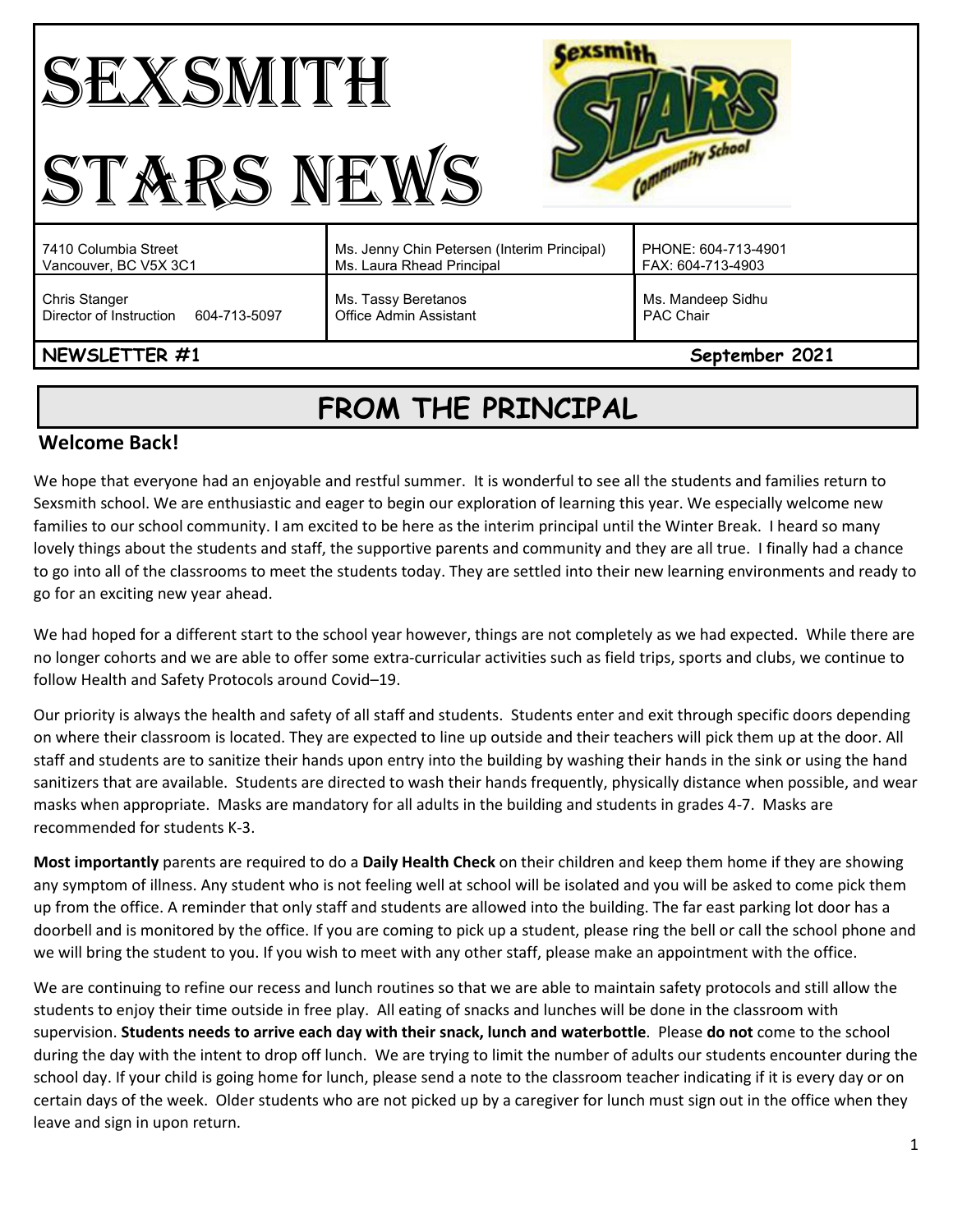Requests for fees and permission slips will be going home shortly and we ask that you return them to the school as soon as you are able to. **We want to emphasize that if your contact information changes during the school year it is very important to inform the office immediately**.

All of us at Sexsmith are looking forward to working together with parents and the community to continue to provide great learning opportunities that enable our children to thrive emotionally, socially, intellectually and to build strong relationships. We want the learning to nurture our students' natural curiosity, creativity and critical thinking.

## **2021/22School Staffing Updates**

We want to welcome Ms. Haley Cheng back to Sexsmith. She will be here until December covering for Ms. Keo. Ms. Kaylin Pearce will be our new Fine Arts Prep Teacher covering for Mr. Andrew Coehlo, who is currently at Hastings Elementary as the acting vice-principal. Ms. Silvia Musholt and Ms. Tia Ho join our resource team this year, Mr. Simon Thorn is back to cover our new grade 5 class while the job is being posted and finally Ms. Tassy Beretanos who is back as our office administrative assistant until November.

### **Communication**

Communication is so important to a successful relationship between home and school. Please feel free to speak with your child's teacher about any concerns you may have. Check your child's agenda or communication book daily. This monthly newsletter is meant to keep you informed of all school activities. The school website, will be updated regularly with relevant school information, so please check that often. **If we do not have your email or current contact information, please ensure that you hand that in as soon as possible.** The majority of correspondence going home to families will be via email.

### **Safe Arrival Procedures Reminder**

#### **Reporting Student Absences:**

Student safety is of paramount importance at the Vancouver School District. Ensuring student safety is a shared responsibility. In order to assist schools, we ask parents to notify schools of student absences. **If your child will be absent from school, please phone the school to report this absence as early as possible. Parents should leave a message on the answering service by calling 604-713-4901 choose option #1.** Messages can be received before the office is open. School offices are busy places: consistently notifying the school in advance of your child's absence will significantly improve the efficiency and effectiveness of the Safe Arrival Morning Routine.

#### To Report Your Childs Absence – Please call **604-713-4901 choose option #1** prior to 9 am on the first day of the absence

#### **Student Sign out Procedure:**

**When you pick up your child during the school day, please ensure that they are signed out in the school office.** If you do not sign out your child, they will be unaccounted for, and the school will identify your child as a 'missing' student and will commence a search of school grounds. **If the school staff do not locate the child, and are unable to reach a parent promptly, the school will call the Vancouver Police Department**. Therefore, clear communication is essential for ensuring the safety of your child and to prevent unnecessary searches.

Thank you for helping us keep your children safe!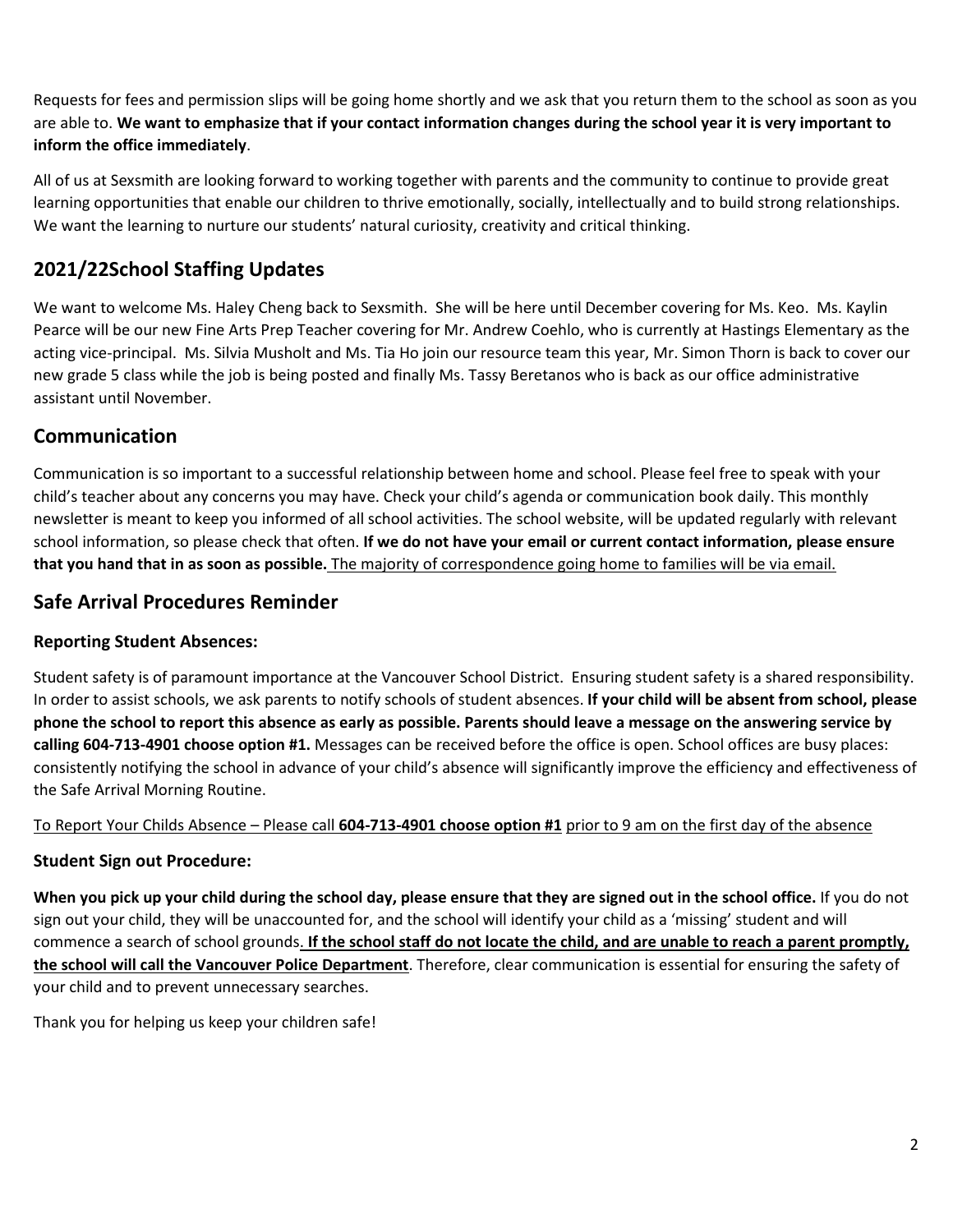# **Online School Fee Payment System (including school fees)**

Please register for online payments– a simple process that takes only a few minutes – by visiting

**[https://vsb.schoolcashonline.com](https://vsb.schoolcashonline.com/)** or visiting our website at **<http://www.vsb.bc.ca/online-payment>** and following directions to the School Cash Online page. You will need your child's usual first name, last name, and birth date to register. A "**Pay Fees**" button is now installed on our school website for easy access to the system. Cash and cheques will continue to be accepted for school fees, but we encourage everyone to use the new system as it is more secure and efficient. Please note that field trip permission notices will continue to be sent home for a signature and to indicate that you have paid online.

### **Code of Conduct**

The school code of conduct is an essential component in having students develop and maintain positive relationships. It guides everyone in our positive interactions and helps students deal with conflicts and difficult situations. The beginning of the school year is a great opportunity to take a moment to review the Sexsmith Code of Conduct with your child and ensure they understand the different aspects of the document. The school code of conduct is in the front of the student agendas and on the school website.

# **Vehicle Pick Up and Drop Off Concerns**

**We encourage all of our students to walk, bike, scooter to school.**



Check out this link for an explanation of the rules for no parking in school zones.

<https://vancouver.ca/streets-transportation/school-zones.aspx>

**Please note that as of 2020, parking fines have doubled in school zones.** 

**1. There is NO parking on 59th avenue in front of the school between 8:00am – 5:00pm on school days.**

Parents who violate this rule are forcing other parents to stop in the middle of 59<sup>th</sup> avenue to pick up or drop off students creating a dangerous situation where children need to exit vehicles into oncoming traffic and run between cars. Parents are allowed to drop off and pick up their children but they are not allowed to park and leave their vehicle unattended.

- **2. NO STOPPING –** means you cannot stop in this area to drop off your children.
- 3. **NO PARKING** in the roundabout or blocking access to the parking lot. Drop off and pick up only. This must be kept cleared for emergency vehicles and for deliveries.
- 4. **BE AWARE** of students crossing the parking lot entrance to go to school in the morning. Many classes are lining up on the west side of the school next to the roundabout to go into the building. **KEEP OUR STUDENTS SAFE** by proceeding slowly and cautiously.

**PLEASE BE ADVISED THAT THE ROUNDABOUT AND PARKING LOT ARE VANCOUVER SCHOOL BOARD PROPERTY. THE ROUNDABOUT IS AVAILABLE TO FAMILIES AS A CONVENIENCE FOR DROP OFF AND PICK UP ONLY. THE PARKING LOT IS FOR STAFF ONLY. IF THIS BECOMES A SAFETY CONCERN, THIS AREA WILL BE CLOSED TO THE PUBLIC.**